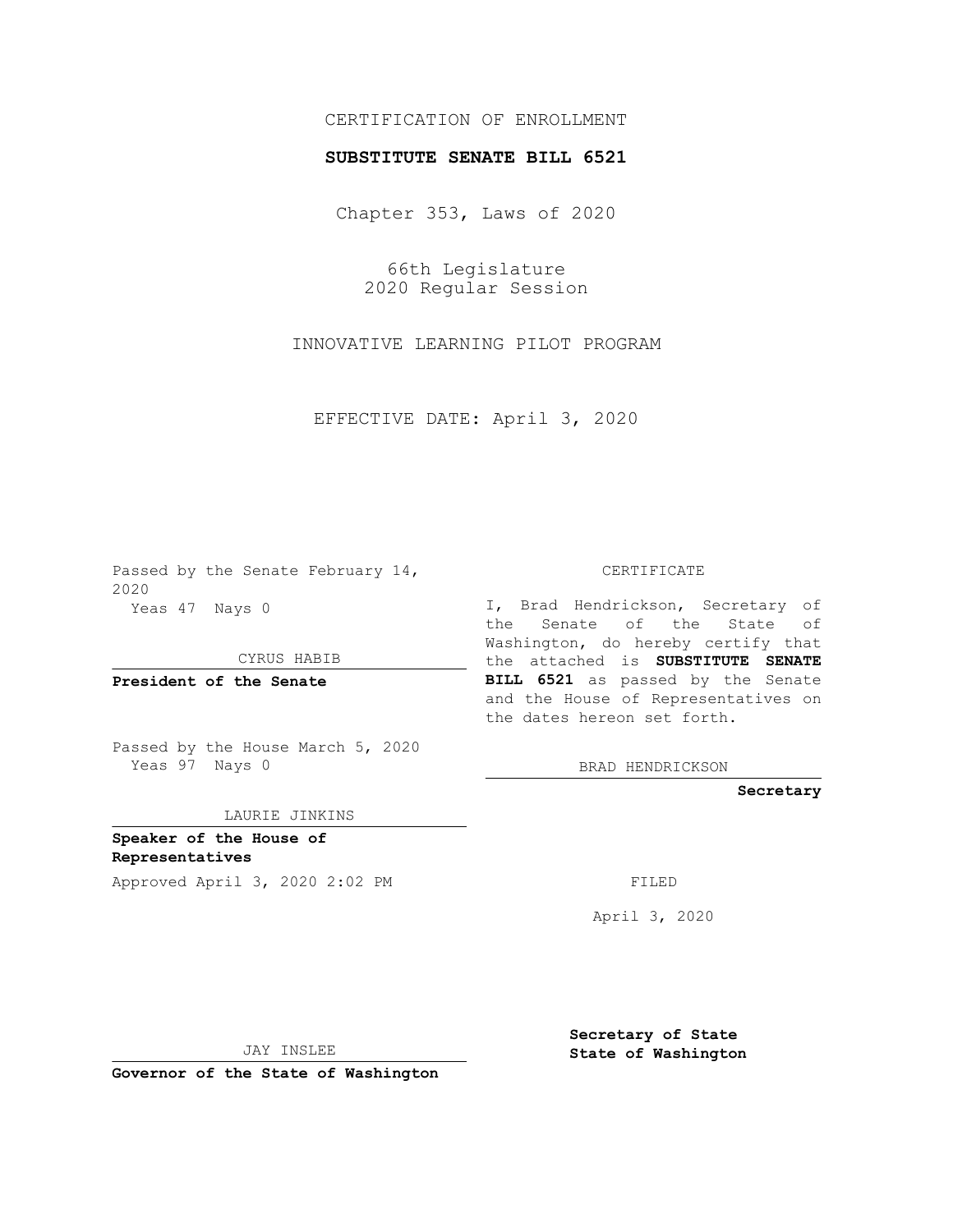## **SUBSTITUTE SENATE BILL 6521**

Passed Legislature - 2020 Regular Session

**State of Washington 66th Legislature 2020 Regular Session**

**By** Senate Early Learning & K-12 Education (originally sponsored by Senators Wellman, Hunt, Mullet, and Wilson, C.)

READ FIRST TIME 02/06/20.

1 AN ACT Relating to creating an innovative learning pilot program; 2 adding a new section to chapter 28A.300 RCW; creating a new section; 3 and declaring an emergency.

4 BE IT ENACTED BY THE LEGISLATURE OF THE STATE OF WASHINGTON:

 NEW SECTION. **Sec. 1.** The legislature intends to explore new school funding models that would permit and promote equitable access to innovative modes of instruction which allow students to earn credit through demonstration of mastery learning standards instead of completion of hours of classroom instruction. Therefore, the legislature intends to create a pilot program which authorizes full- time enrollment funding for students participating in established mastery-based learning programs and to examine the efficiency, cost, and impacts of these funding models.

14 NEW SECTION. **Sec. 2.** A new section is added to chapter 28A.300 15 RCW to read as follows:

 (1) By July 1, 2020, the office of the superintendent of public instruction shall create and administer an innovative learning pilot program to authorize full-time enrollment funding for students 19 participating in mastery-based learning programs.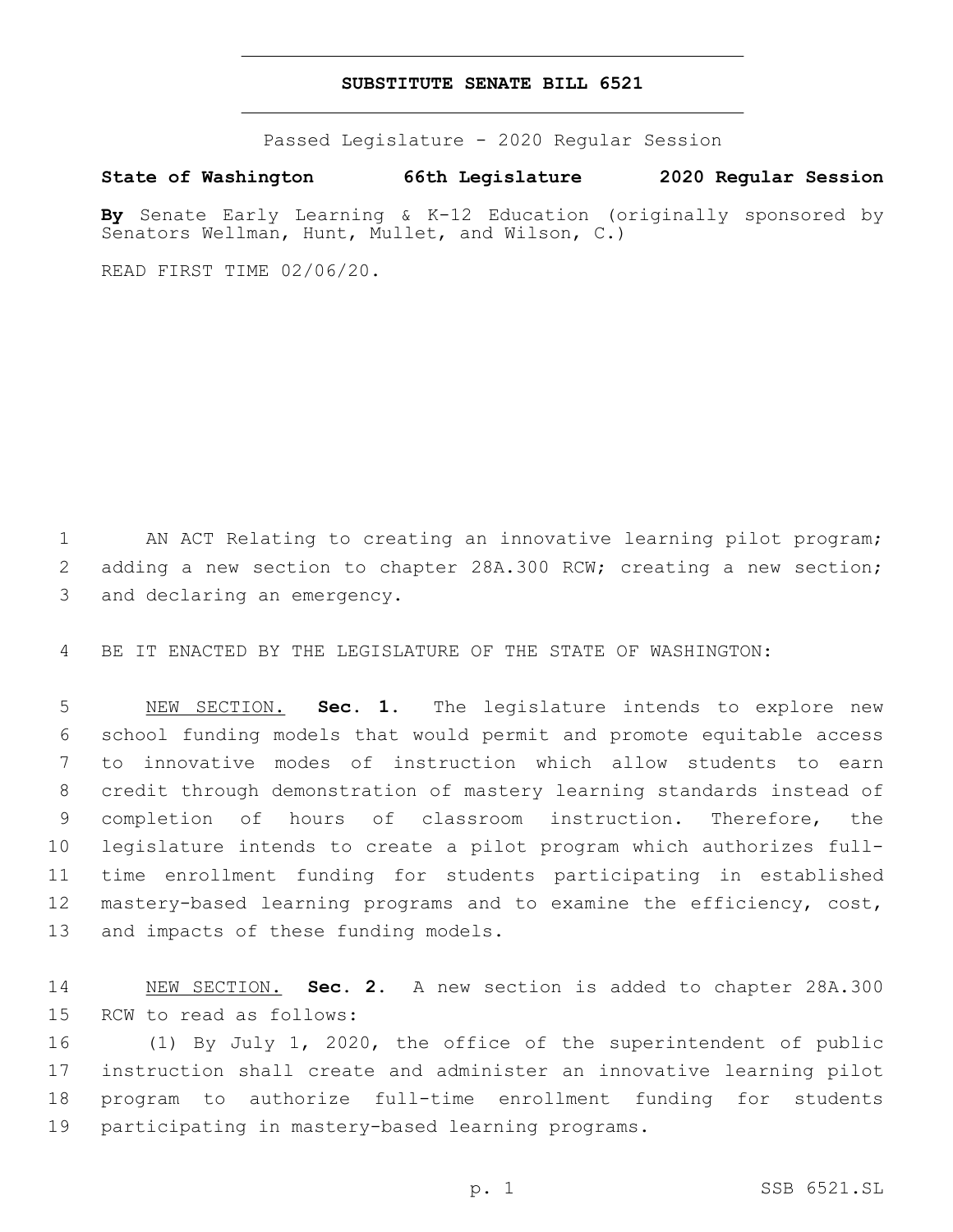(2) To participate in the innovative learning pilot program, school districts must have a waiver from the credit unit graduation requirements, granted by the state board of education, for the 2019-20 school year. Districts wishing to participate must submit to the office of the superintendent of public instruction, in a manner determined by the office, the following information:

 (a) Affirmation that the district wishes to participate in the pilot program and the specific schools with a waiver within the district that would participate in the pilot program;

 (b) A description of the mastery-based learning program that the school district intends to implement and the number of students that 12 are expected to participate; and

 (c) An explanation of the goals of the mastery-based learning program and how the school district intends to measure and assess 15 attainment of the goals.

 (3) The pilot program must be in effect through the 2022-23 17 school year.

 (4) The office of the superintendent of public instruction may adopt rules necessary for the effective and efficient implementation of this section, including rules that define full-time enrollment standards for students based on regular participation in an approved mastery-based learning program rather than hours of seat time. Rules adopted pursuant to this section must permit participating school districts to report full-time equivalent students in an approved mastery-based learning program for general apportionment funding.

 (5) By December 1, 2022, the office of the superintendent of public instruction, in collaboration with the state board of 28 education, must report to the legislature regarding the efficiency, cost, and impacts of the funding model or models used under the pilot 30 program.

 (6) For purposes of this section, "mastery-based learning 32 program" means an educational program where:

(a) Students advance upon demonstrated mastery of content;

 (b) Competencies include explicit, measurable, transferable 35 learning objectives that empower students;

 (c) Assessments are meaningful and a positive learning experience 37 for students;

 (d) Students receive rapid, differentiated support based on their 39 individual learning needs; and